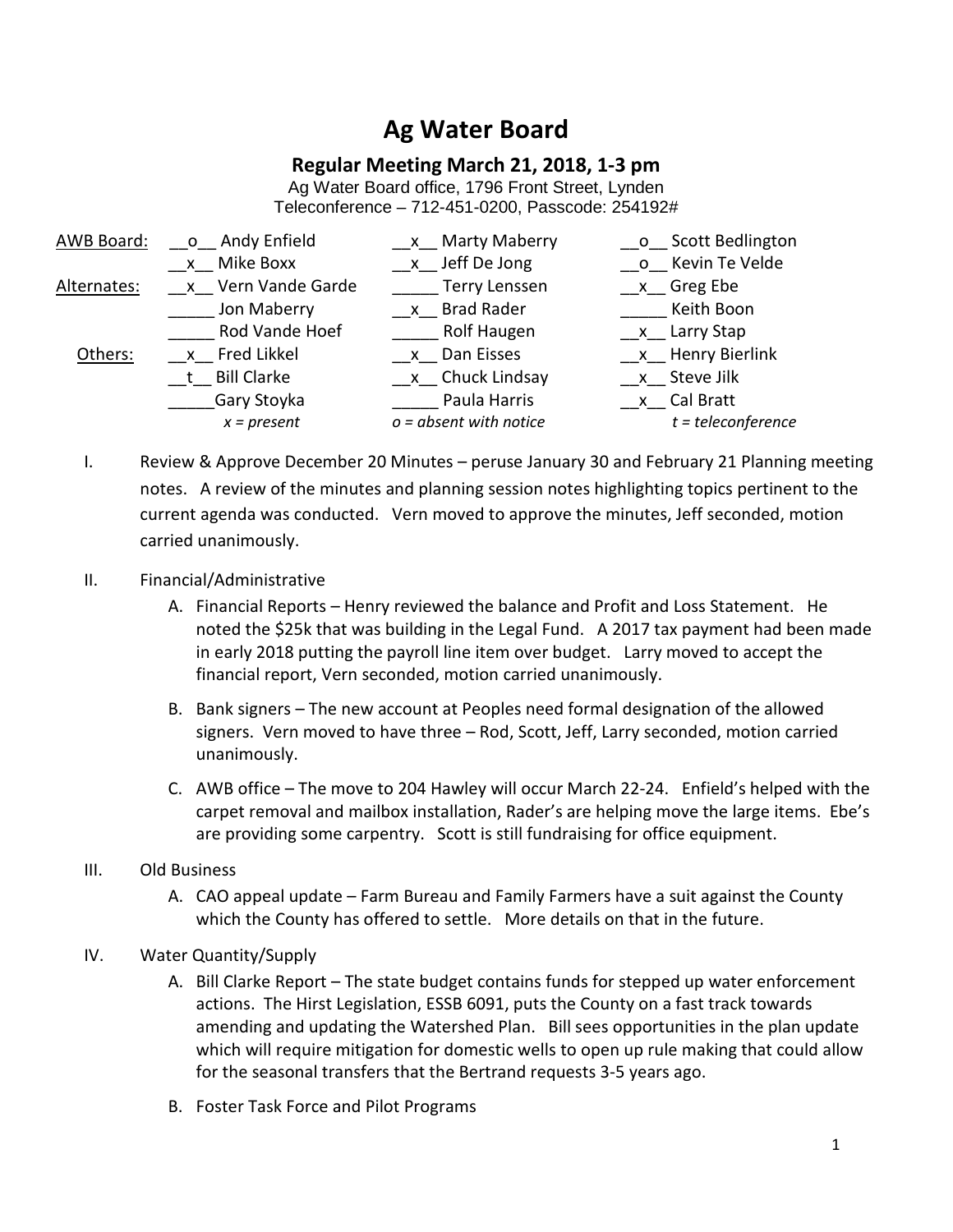- i. The Statewide Task Force is forming. Bill is pleased with the appointments so far.
- ii. Opportunity for all WIDs the pilot projects to illustrate issues with *Foster* identifies "an irrigation district within Whatcom County." This was planned to be Bertrand but Ecology is open to allowing all WIDs to be part of the pilot. Our goal is to identify farmers who may be interested in surface to ground water conversions or other water management improvements that are limited by *Foster*.
- iii. We will try to generate a list of interested parties by June 1
- iv. We would then apply for the necessary funds to cover water right transfer processing and cost share for the priority projects and keep working through the list.
- C. R-E/AESI proposal Dale and Chuck submitted a proposal to help WIDs identify surface diversions that may be a candidate under the pilot program. Their proposal is summarized as:
	- 1. Assist the WIDs in prioritizing which surface to water right transfers would have the most benefit to the water right holders and other beneficial uses.
	- 2. Attend a meeting arranged by the WIDs with the owners of the identified surface water rights to discuss the water right transfer process. The intent of the meeting will be to determine which of the owners would like to proceed with transferring their surface water right to groundwater.
	- 3. Meet individually with the water right owners that are interested in proceeding. The purpose of the individual meeting will be to learn more about the use of the water right and what infrastructure changes might be required to transfer the right.
	- 4. Assist in defining water right transfer, for each water right.
		- a. Assist in determining where the new ground water withdrawal location might be.
		- b. Assist in determining what the withdrawal method might be.
	- 5. Assist in the design, permitting, and construction of the required infrastructure.

Vern moved to allow up to \$4000 from the Legal Fund to accomplish steps 1 and 2 and recalculate our next steps after that is completed. Mike seconded, motion carried unanimously. Chuck was challenged to have these reports ready for the April WID meeting schedule.

- D. Deep Aquifer project and development of a water exchange Dan updated the board on what the BBWS deep aquifer project had achieved so far and what were the likely next steps. Drayton WID is seeking to make their involvement in this project more formal through an Interlocal Agreement. This project, along with the potential of using the Everson gravel pits as a resource for recharging surface and ground water, would be among ideas that would provide farmers opportunities to get water limitations addressed. The May Road wells near Sumas were also mentioned as a resource.
- E. Spring Workshop for farmers A workshop designed specifically for farmers to make them aware of these tools will be planned for late May, early June. We are not sure who will sponsor it. Topics to be addressed and preferred speakers are:
	- i. Surface to Ground Conversions –Chuck L.
	- ii. Spreading Buck Smith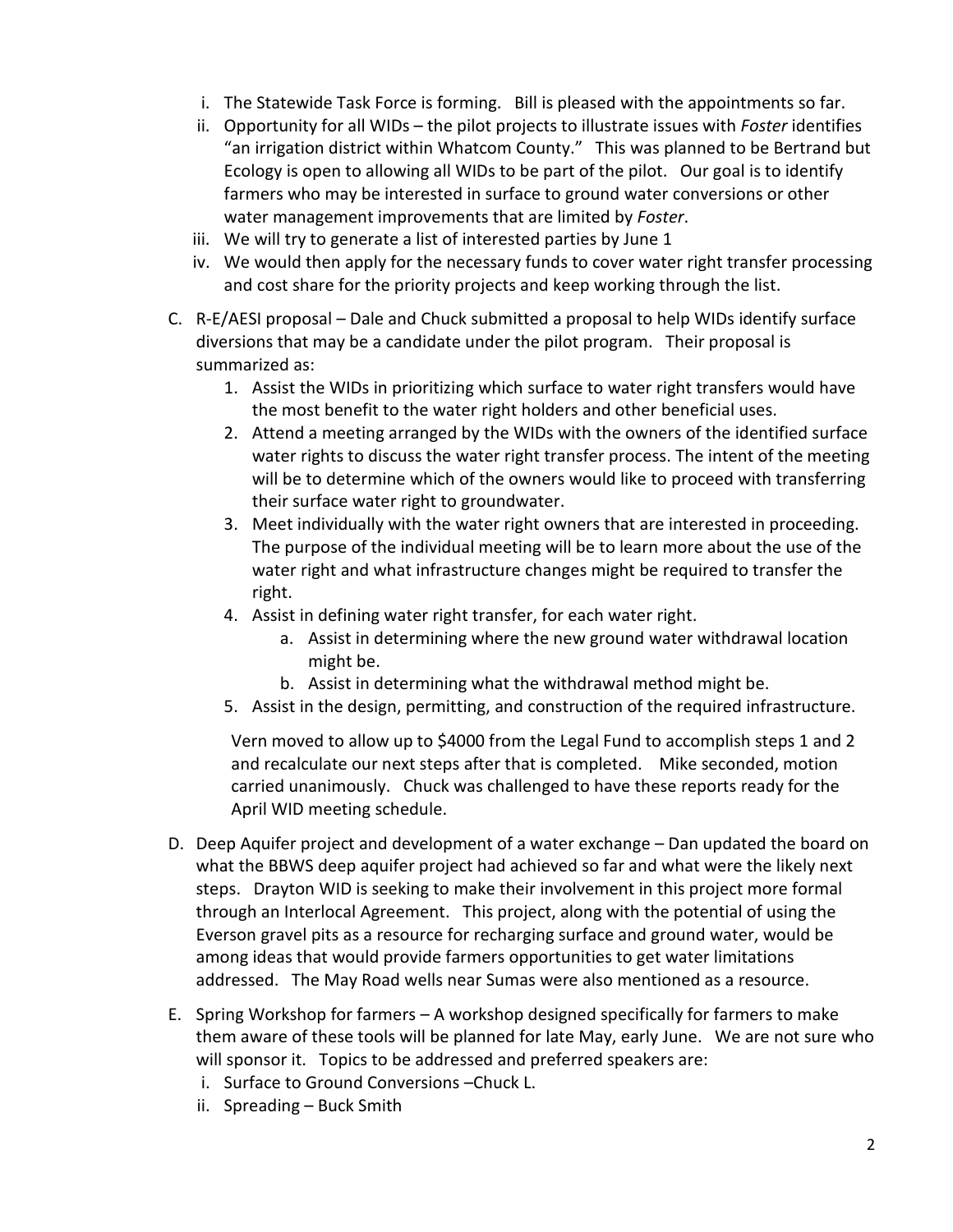- iii. Seasonal transfers Buck
- iv. Water exchanges for new water deep aquifer, other sources Dan Eisses, someone knowledgeable of using the gravel pits.
- F. Water Management Board
	- i. Planning Unit the drainage positions are filled, a facilitator is about to be hired, the workplan is developing.
	- ii. EESB 6091 Compliance Plan Exempt wells must be dealt with but the members of the Management Board and the Planning Unit see the need to keep addressing all water issues and not just concentrate on exempt well issues. A timeline developed by the County was reviewed. Jeff noted that for all the talk of the importance of agriculture as managers of much of the lowlands there is only one mention of where ag is clearly involvement in the development and implementation of the Plans.
	- iii. 5 year Workplan Henry distributed an overview of the developing 5 year Work Plan. He highlighted the "Drainage Based Management" item and asked how ready would we be for developing this further this fall. We are still committed to getting the Lummi Nation to a place where they see the opportunities in this type of collaboration.
- G. AWB "Next Steps" proposal and dialogue with Lummi The Next Steps document is essentially a merger of the Lummi Settlement proposal and the Drainage Based Management approach outlined in the 2005 Watershed Plan. Our hope is to actually implement it beginning this fall. It builds on the effort to create the WIDs and the management plans that each of the WIDs have developed. The next step is to have farmers outline what water management unhindered by current laws and regulations could look like. This could be done in conjunction with Ecology, WDFW and the Tribes or have WIDs begin it and have these other parties engage in Phase 2. It was stressed that that Watershed Management Board needs this kind of leadership to move into active implementation of projects that make a difference for the environment, fisheries, and water users.

## V. Water Quality/Drainage

- A. DNA project update Fred reported that the SLWID heard the initial report from Exact Scientific. More testing would occur in April and a final report likely in May/June. The WCD is working with Exact to respond to an RFP for the \$125k in the State budget to advance this work. Fred is writing a support letter from AWB.
- B. Drainage Programmatic 5 year permits being developed in all WIDs South Lynden, Sumas, North Lynden have theirs completed and submitted to the County. Frank Corey is preparing them for us. He is working on Laurel and will begin on Bertrand and Drayton this spring.
- C. Floodplain Management Plan Fred noted the County would be completing a study on the River examining how much gravel is actually accumulating in the lower reaches. He commended the Nature Conservancy for their help on flooding issues and on the CAFO permit.